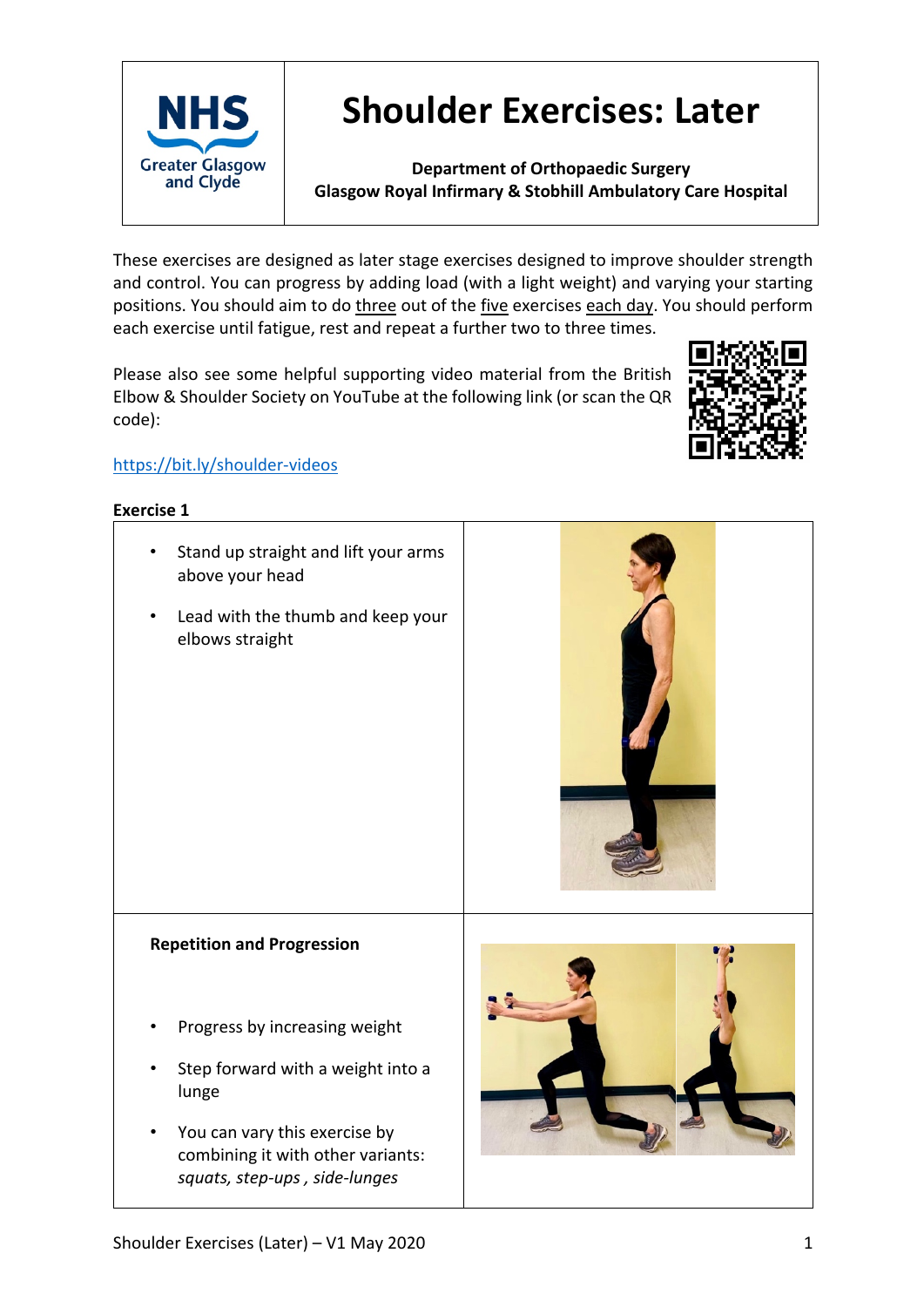# **Exercise 2**

Face a wall with your feet apart Place your hands on the wall, slightly wider than your shoulders • Place your hands pointing upwards and slightly rotated out • Do a press up into the wall • Make sure to keep body in a straight line • Straighten your arms and push back from the wall **Repetition and Progression** • Repeat this exercises up to 10 times or until you feel fatigue • Progress by standing on one leg whilst you do it. This will help to strengthen and recruit your core muscles.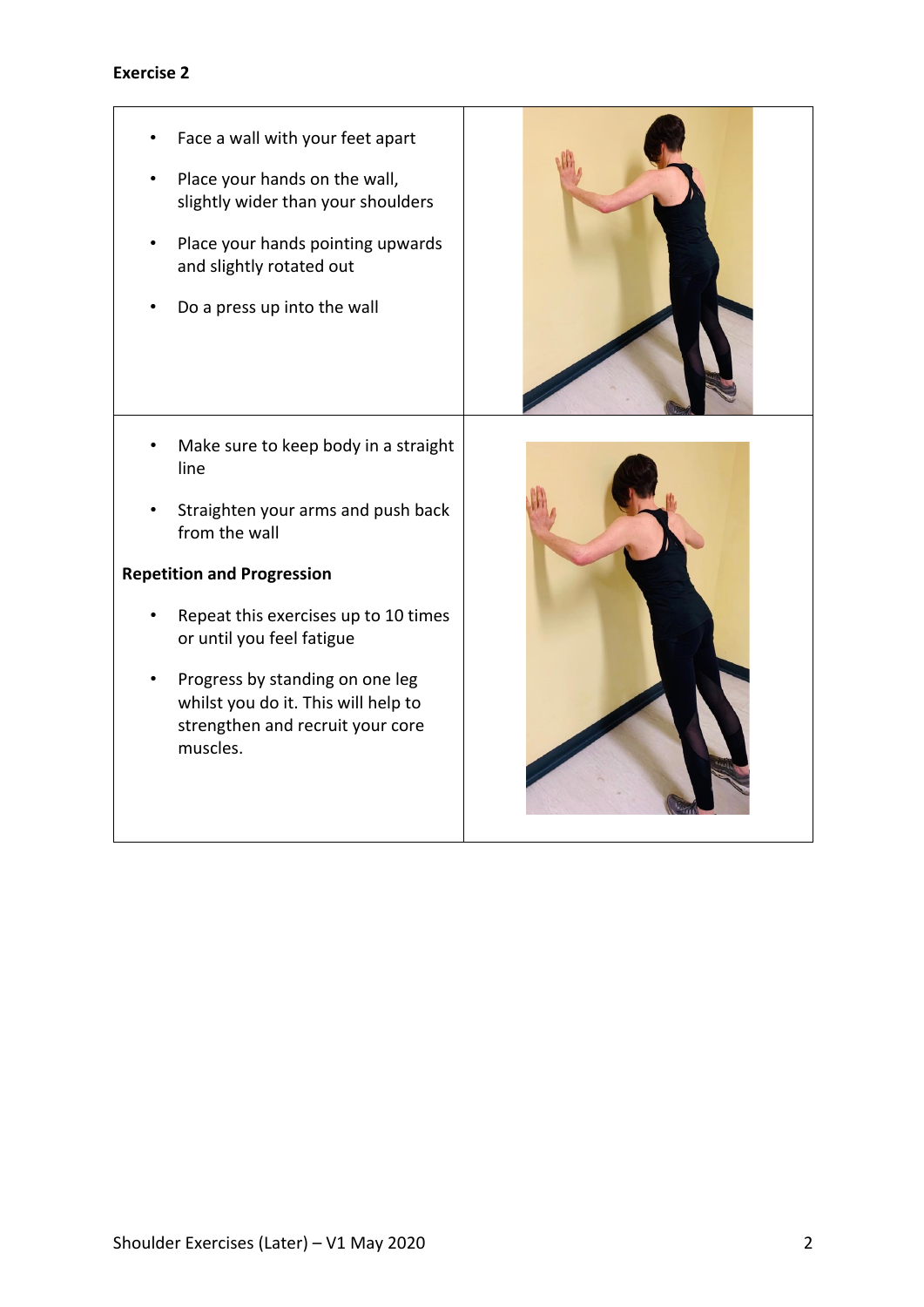## **Exercise 3**

- Standing facing the wall
- Place your hand on a towel or ball
- Make circles clockwise and anticlockwise increasing the time you do this up to 2 mins
- This exercise works on endurance

#### **Repetition and Progression**

- Progress by standing on 1 leg
- Further progression with eyes closed



• Repeat as able.

#### **Exercise 4**